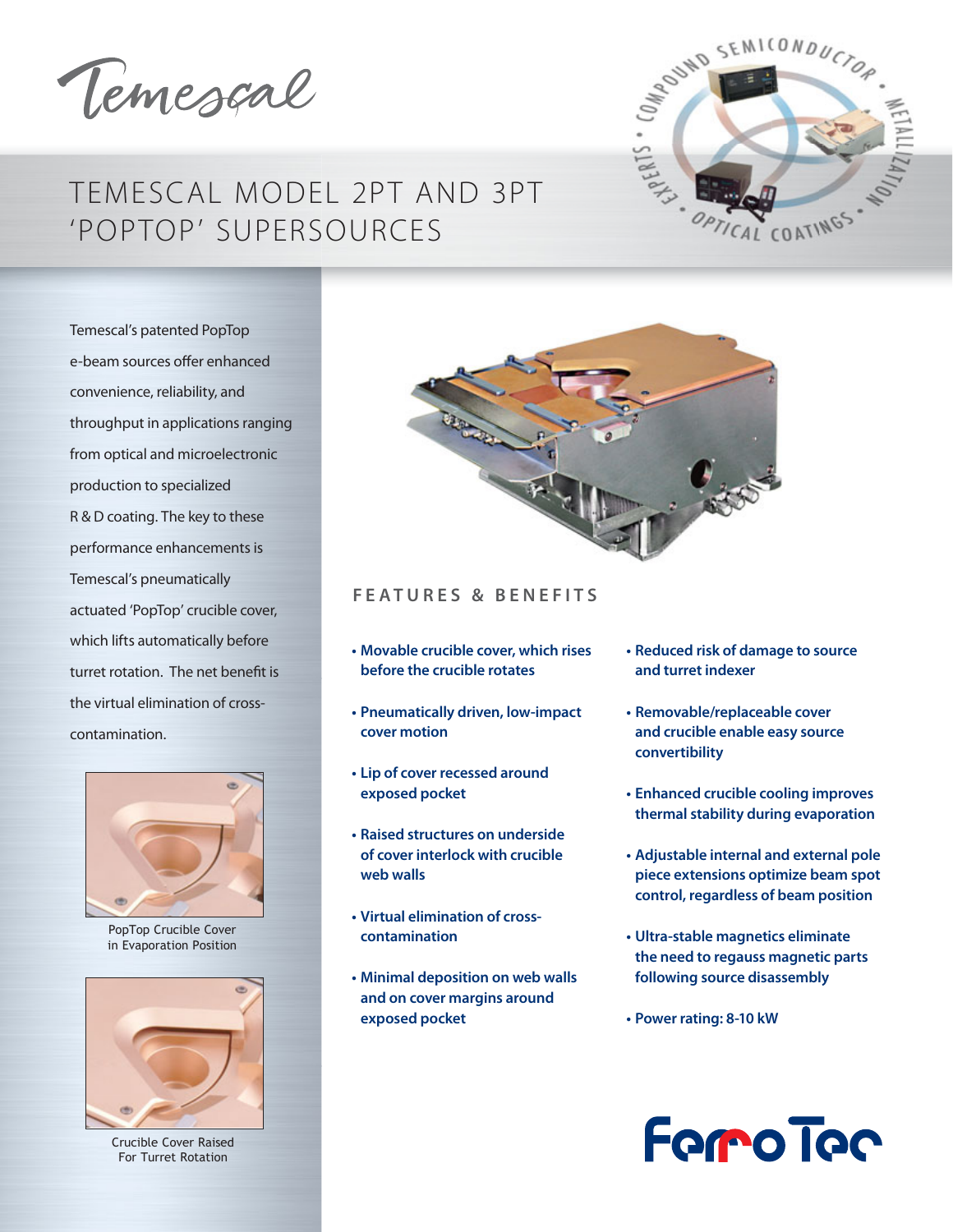# **BENEFITS OF POPTOP CRUCIBLE COVER DESIGN**

The diagrams below illustrate how the design of the PopTop cover eliminates cross-contamination and reduces deposition on the lip of the cover around the exposed pocket.

# **Cross-Contamination Path in Conventional Turret Source**



# **Temescal PopTop Source: Interlocking Cover Blocks Cross-Contamination Path**



In the photos below, the conventional turret sources show clear evidence of cross-contamination, while the turret in the PopTop source shows none.

# **Conventional Turret Source Set All and Source Set All and Source Set All and Source Set All and Source Set All and Source Set All and Source Set All and Source Set All and Source Set All and Source Set All and Source Set**

Shadows indicating cross-contamination on walls of adjacent pockets



Heavy build-up on wall of pocket from which material was evaporated

Pockets from which material was evaporated



No evidence of cross-contamination on walls of adjacent pocket

As the following photographs show, the design of the PopTop gun's cover also reduces deposition along the lip of the cover around the exposed pocket.



Conventional turret source. Heavy build-up of material deposited on lip of cover is fused with build-up on crucible web wall. Result: High risk of turret jamming.

> Temescal PopTop source. Build-up on lip of crucible cover greatly reduced. Risk of jamming eliminated.

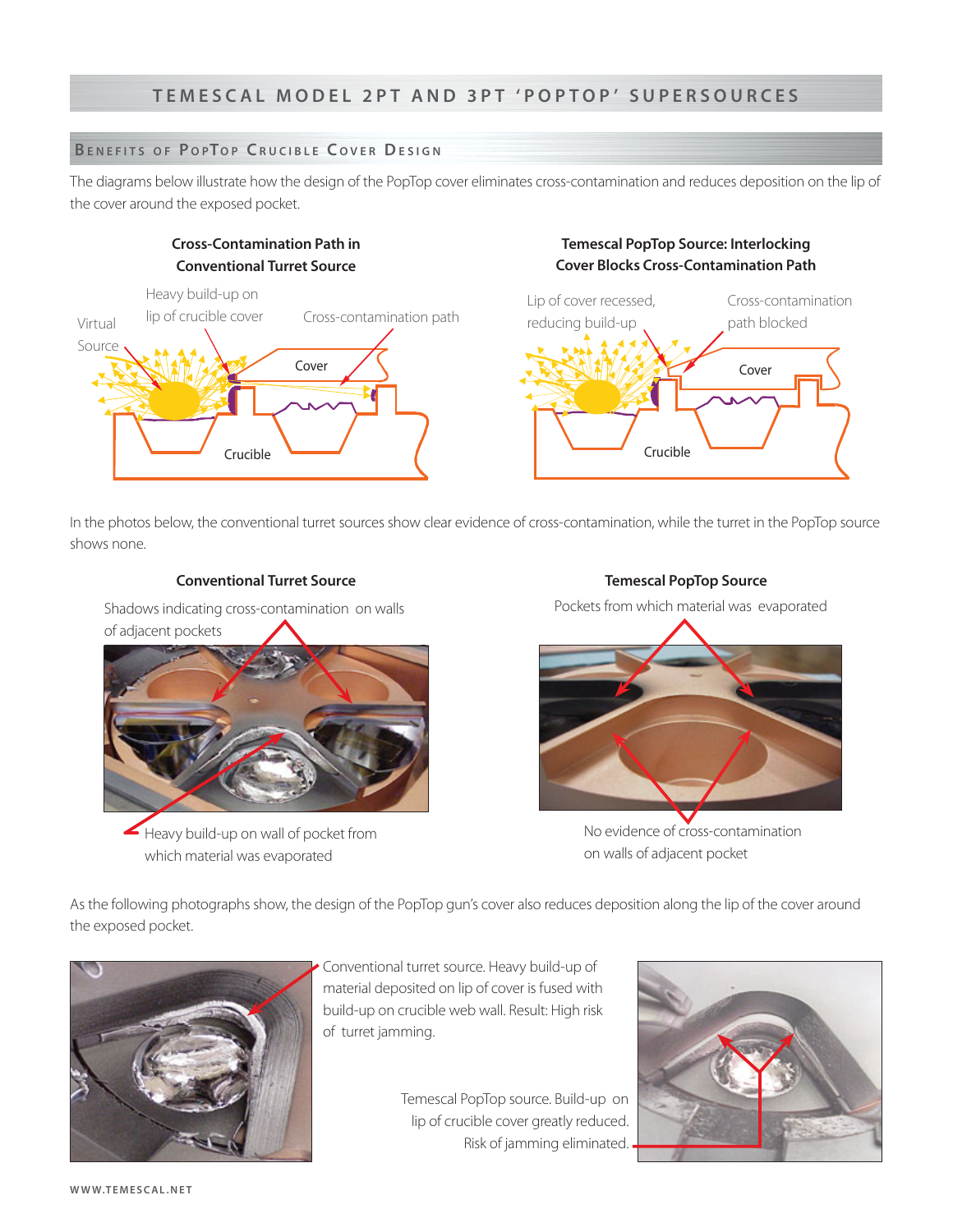# TEMESCAL MODEL 2PT AND 3PT 'POPTOP' SUPERSOURCES

# **S PECIFICATIONS**

| Weight                                                                      | Model 2PT: 44.2 lbs. (20 kg)<br>Model 3PT: 50.3 lbs. (22.8 kg)                                                                                                                    | <b>Deposition rate</b><br>Installation power requirements                                                                                                            | See chart below                                                                                      |
|-----------------------------------------------------------------------------|-----------------------------------------------------------------------------------------------------------------------------------------------------------------------------------|----------------------------------------------------------------------------------------------------------------------------------------------------------------------|------------------------------------------------------------------------------------------------------|
| <b>Rotation torque</b><br>Max. bakeout temp.<br>Max. power                  | 10 in. • lbs. (11.5 kg · cm)<br>302°F (150°C)<br>Model 2PT: 10 kW                                                                                                                 | Filament current<br>Emission current<br><b>Cooling water</b>                                                                                                         | 70 A at 12 VAC<br>0-1.5 A at 4-10 kVDC (10 kW max.)                                                  |
| <b>Acceleration voltage</b><br><b>Operating pressure</b>                    | Model 3PT: 12 kW<br>$4 - 10$ kV                                                                                                                                                   | Max. temperature<br>Flow rate<br>Max. inlet pressure<br>Min. delta pressure                                                                                          | $68^{\circ}$ F (20 $^{\circ}$ C)<br>3.0 gpm (0.19 l/sec.)<br>100 psi (6.89 bar)<br>50 psi (3.45 bar) |
| Maximum<br><b>Minimum</b><br><b>Beam deflection</b><br>Beam spot size/shape | $5 \times 10^{-4}$ torr (6.7 $\times$ 10 <sup>-4</sup> mbar)<br>$1 \times 10^{-8}$ torr (1.33 $\times$ 10 <sup>-8</sup> mbar)<br>$270^\circ$<br>From tight oval to diffuse oblong | Feedthroughs (all included in optional feedthrough kits)<br>• Two HV feedthroughs rated for 12 kV at 70 A<br>• One octal feedthrough rated for 110 V at 3 A per lead |                                                                                                      |
| <b>Sweep capability</b>                                                     | Longitudinal and lateral                                                                                                                                                          | • One air/water feedthrough<br>• One rotary-motion feedthrough with 1/4-in. (6.4-mm) dia. shaft                                                                      |                                                                                                      |

1.79

.56



 $\overline{\mathbb{Q}}$ 





# **Representative Deposition Rates**

رچا

.50 11.63

The chart below shows deposition rates obtained using Temescal sources such as the 2PT and the 3PT. Consult Temescal for detailed information about how deposition rate and uniformity are affected by source operating voltage, beam sweep and density, and other fundamental process variables.



# Deposition Rates of Various Materials from Temescal Sources\*